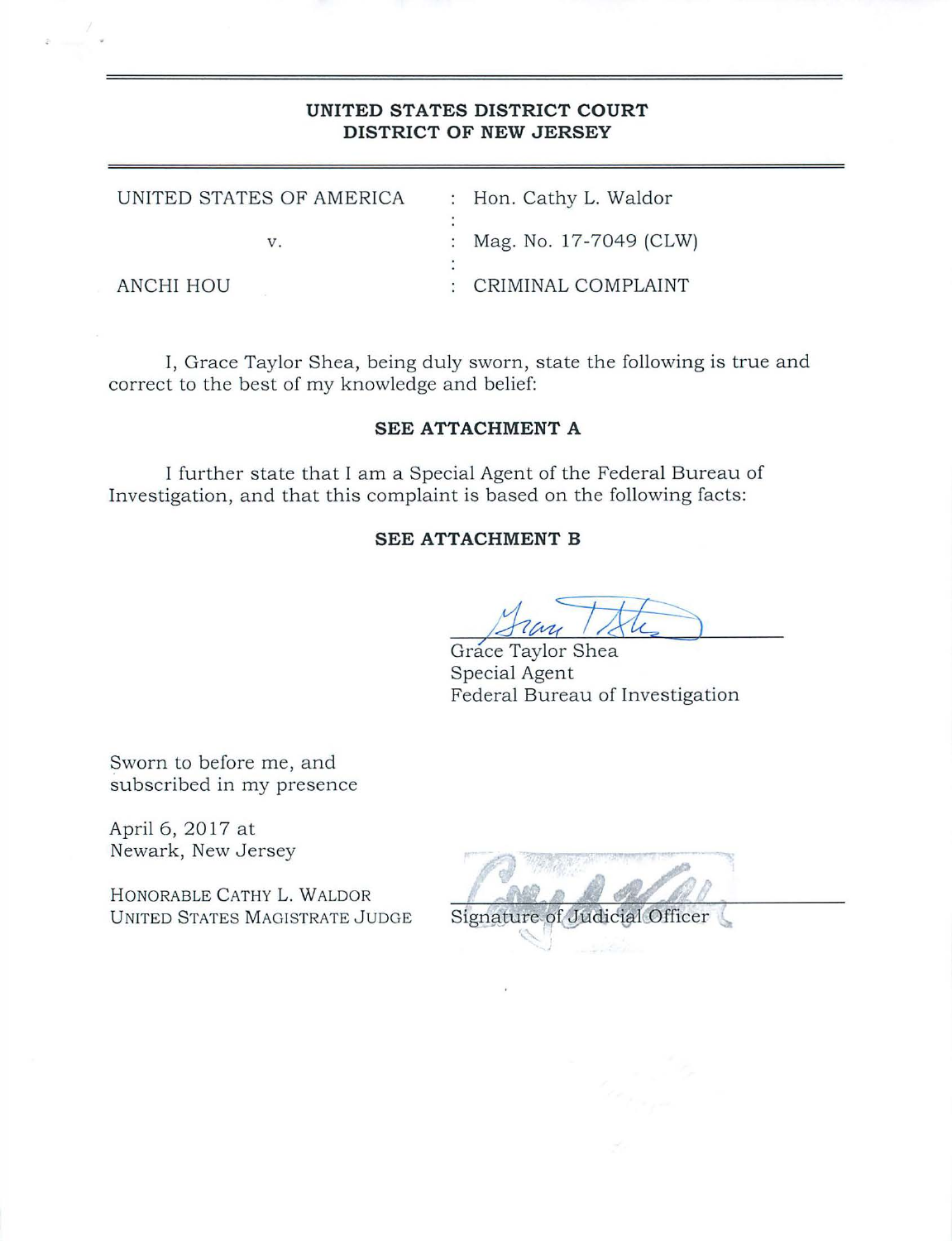#### **ATTACHMENT A**

#### **Count One (Possession of Stolen Trade Secrets)**

Between in or about July 2016 and on or about December 5, 2016, Middlesex County, in the District of New Jersey, and elsewhere, defendant

### **ANCHI HOU**

with intent to convert a trade secret to the economic benefit of someone other than the owner, knowingly and without authorization did possess one or more trade secrets belonging to E.I. duPont de Nemours and Company ("DuPont"), to wit documents containing proprietary scientific, technical, and engineering information pertaining to flexographic printing plate technology, such trade secrets being related to products and services used in and intended for use in interstate commerce, intending and knowing that the offense would injure DuPont and knowing that the proprietary information was stolen and appropriated, obtained, and converted without authorization.

In violation of Title 18, United States Code, 1832(a)(3).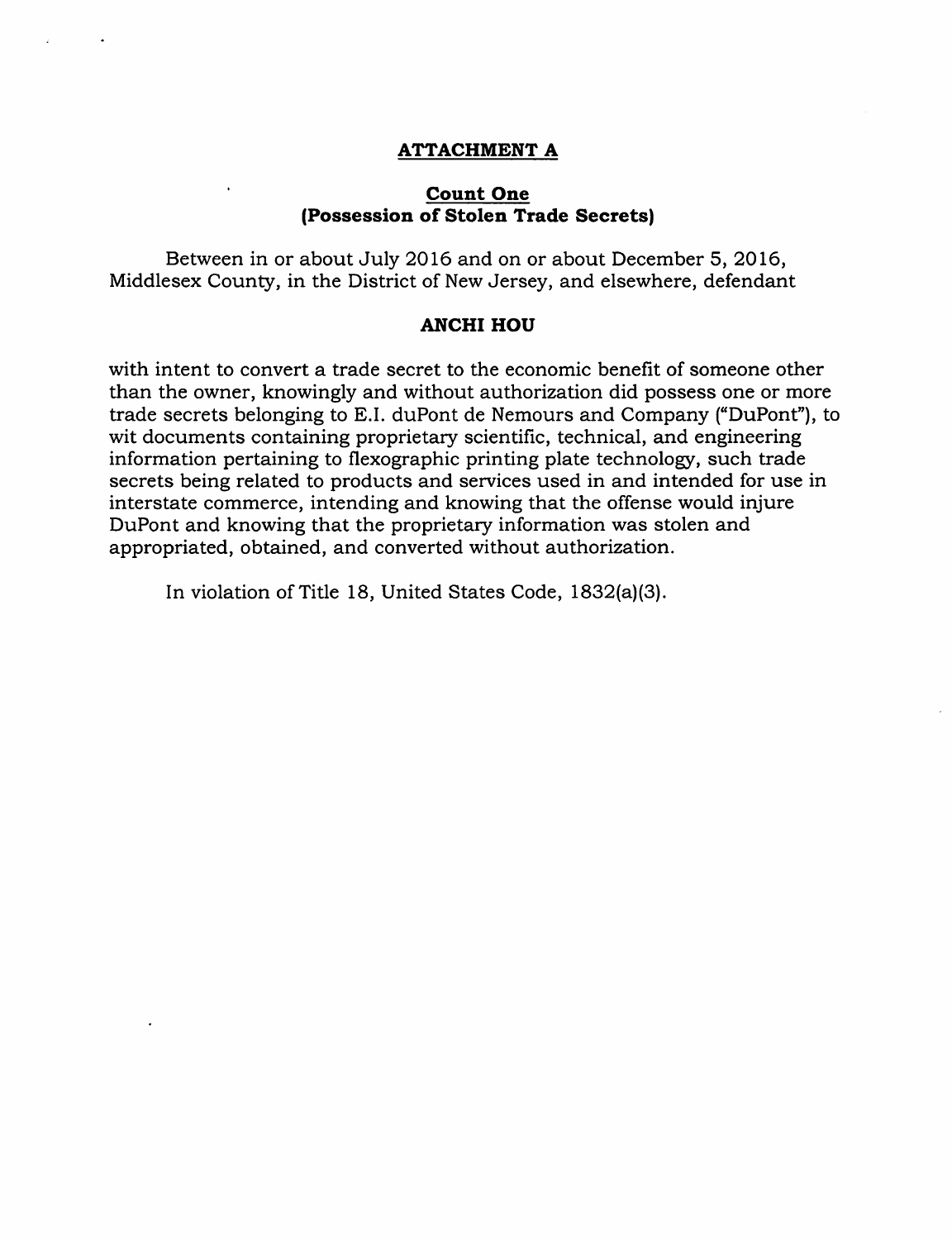# **ATTACHMENT B**

I, Grace Taylor Shea, a Special Agent of the Federal Bureau of Investigation ("FBI"), having conducted an investigation and discussed this matter with other law enforcement officers who have participated in this investigation, have knowledge of the following facts. Because this Criminal Complaint is being submitted for the limited purpose of establishing probable cause, I have not included each and every fact known to me concerning this investigation. I have set forth only the facts that I believe are necessary to establish probable cause. Unless specifically indicated, all conversations and statements described in this affidavit are related in substance and in part. Where I assert that an event took place on a particular date, I am asserting that it took place on or about the date alleged.

# **A. Overview of the Investigation**

1. In February 2017, DuPont contacted the FBI to report suspicious activity by Anchi Hou, a 61-year-old male citizen of the United States who had been employed by DuPont since 1989. Specifically, DuPont reported that an internal investigation revealed that in the Fall 2016, after announcing he would retire by the year's end, Hou copied and removed thousands of files containing DuPont's proprietary information, including formulas, data, and customer information related to flexographic printing plate technology and took photographs in restricted areas of plant equipment and layouts used to manufacture DuPont's products. When questioned by one of DuPont's security personnel, Hou admitted he transferred the files to a thumb drive and then, in turn, copied the files onto a personal computer at his residence in order to assist him with his consulting business. On March 2, 2017, DuPont filed a civil action against Hou for stealing its trade secrets related to flexographic printing plate technology. On April 4, 2017, the FBI learned that Hou and his family had booked airline flights departing the United States.

# **B. Biographical Details**

2. Hou was born in Taiwan in 1955 and came to the United States in 1985 on a student visa. In 1993, Hou became a naturalized citizen of the United States. Hou received a bachelor's degree and master's degree in Chemical Engineering in 1977 and 1979, respectively, from National Taiwan University and received a Ph.D. in Chemical Engineering in 1986 from Penn State University. Hou currently resides in East Brunswick, New Jersey.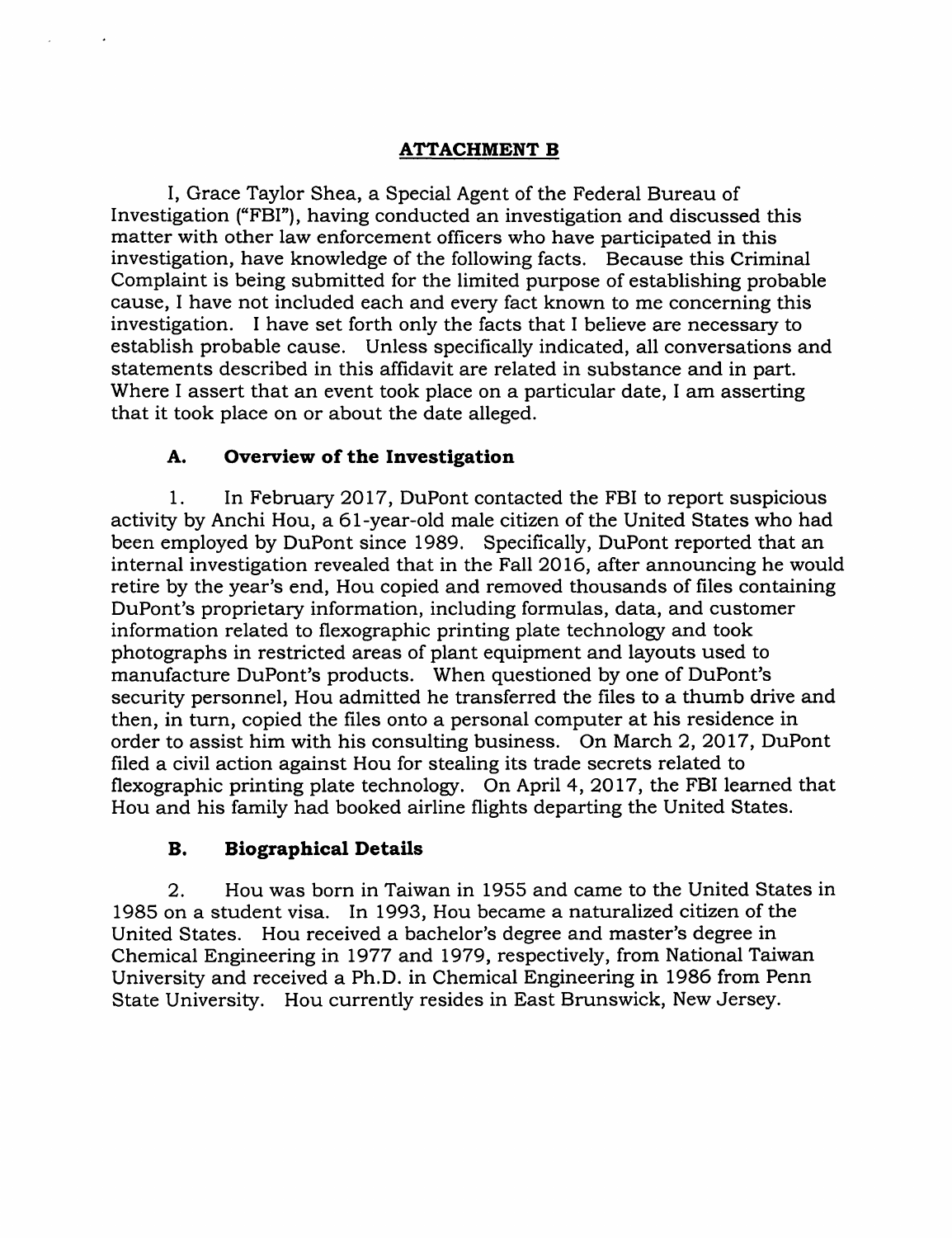# **C. Hou is Hired By DuPont**

3. In 1989, Hou started working for DuPont as a Staff Research Engineer. He remained a DuPont employee through December 21, 2016.

4. Hou accepted employment with DuPont pursuant to a written Employee Agreement signed by Hou on November 14, 1989 (the "Nov. 1989 Agreement"), which agreement contained the following terms related to handling proprietary information:

Unless [Hou] shall first secure [DuPont's] written consent, (Hou] shall not disclose or use at any time either during or subsequent to said employment, any secret or confidential information of [DuPont] of which [Hou] becomes informed during said employment, whether or not developed by (Hou], except as required in [Hou's] duties to [DuPont].

Upon termination of said employment, [Hou] shall promptly deliver to [DuPont] all drawings, blueprints, manuals, letters, notes, notebooks, reports, and all other materials of a secret or confidential nature relating to [DuPont's] business and which are in the possession or under the control of [Hou].

On December 5, 2016, Hou reaffirmed his obligations to maintain the confidentiality of DuPont's proprietary information in a "Certification of Compliance with Employee Agreement" (the "Dec. 2016 Agreement"), including the following provisions:

You agree that during and after the term of your employment, you will not directly or indirectly, use, cause to be used, or disclose any Confidential Information of which you become aware, except to the extent a particular disclosure or use is required under this Agreement or in the performance of your assigned duties while you are an employee. You also agree not to remove any Confidential Information from DuPont premises in any form, such as documents, electronic storage media, material or equipment, except as required in the performance of your assigned duties, and to immediately return any such Confidential Information at the termination of your employment.

The Dec. 2016 Agreement defined "Confidential Information" to mean information "that is not publicly known" and to include, in part: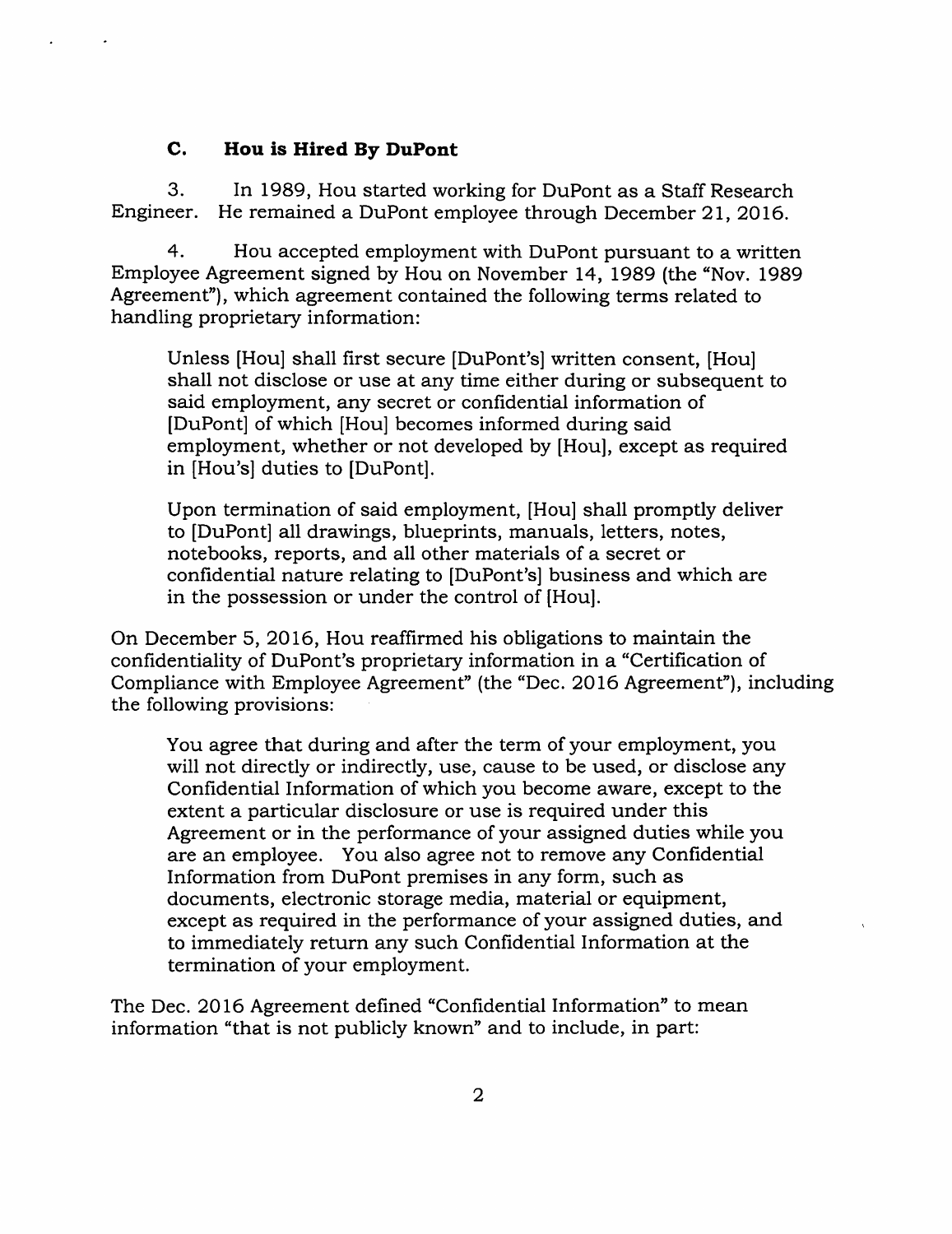Intellectual Property ... of DuPont, its customers, suppliers and partners; trade secrets; research initiatives and projects; manufacturing and research processes and methods; experimental and test results (whether successful or unsuccessful); computer software and code; data or information relating to any of DuPont's past, present or future products or services; mailing lists; cost and pricing information; the identity of existing or prospective customers or suppliers and information related thereto ....

### **D. DuPont's Flexographic Printing Plate Technology**

5. Hou worked on DuPont's flexographic printing plate technology, specifically a line of products sold under the brand name Cyrel®. DuPont manufactures, markets, and supplies Cyrel® printing plates and equipment used to prepare, image, process, and develop flexographic printing plates for use by printers. DuPont has spent years and invested substantial amounts of money to develop formulation technology and design manufacturing equipment and processes whereby it can produce high quality, reliable photo-polymeric plates for use in flexographic printing operations. This information derives independent economic value and gives DuPont a competitive advantage because it is not generally known in the flexographic printing industry.

6. Manufacturing high quality, reliable photo-polymeric printing plates for flexographic printing, the technology that is associated with Cyrel® printing plates, and the technology that allows the manufacture and production of Cyrel® printing plates, is highly complex and technical. Such information includes, among other information, machinery, processes needed to manufacture Cyrel® printing plates, the specific configuration and design of the machinery, the proprietary uses and applications for Cyrel® printing plates, and financial and customer information related to Cyrel® printing plates. Much of DuPont's information regarding Cyrel® printing plates is confidential, proprietary, and is comprised of trade secrets. Much of this information is not available to the public and is not disseminated to anyone other than select employees of DuPont and third parties under a confidentiality agreement.

7. DuPont's Advanced Printing Division business engages in research, development, commercialization, manufacturing, and production of DuPont's Cyrel® flexographic printing plate technology. The main production facility for Cyrel® printing plates is in Parlin, New Jersey, while the management of DuPont's Advanced Printing business is located and run from Wilmington, Delaware.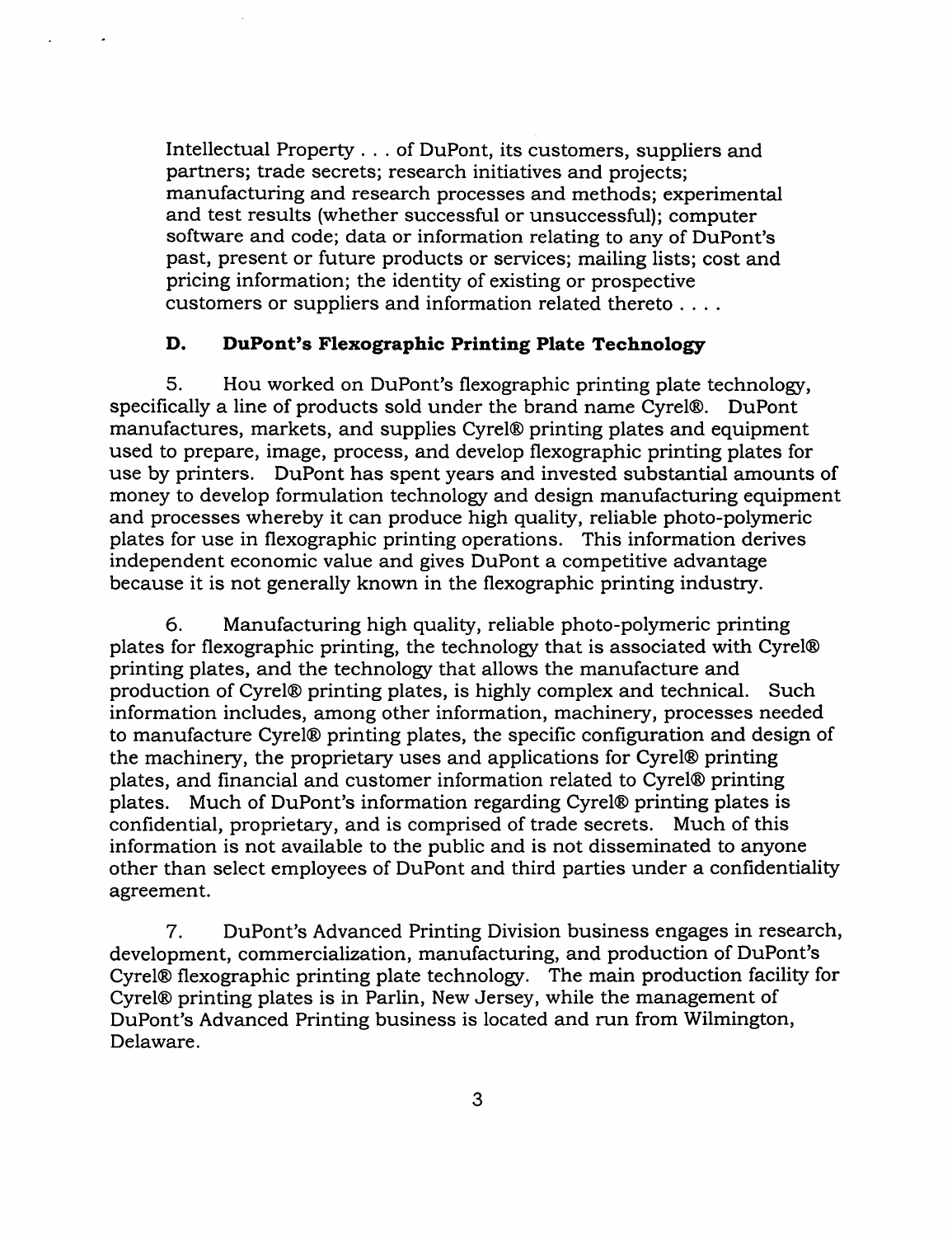#### **E. DuPont's Protection of Its Proprietary Information**

8. DuPont implemented measures at the Parlin, New Jersey production facility - where Hou worked - to protect its proprietary information from unauthorized disclosure, including security guards, electronic perimeter controls and security cameras, background checks for employees, conspicuous posting of warning placards and copies of the applicable standards for securing proprietary information, restricting the use of cameras in sensitive areas, escorts for non-cleared personnel, access policies for computer networks, monitoring for malicious and/or suspicious activity occurring on DuPont's computer networks, and banners and legends alerting handlers of documents that they contain proprietary information.

9. Furthermore, DuPont instituted a written Code of Conduct and required employees, including Hou, to familiarize themselves with it. The Code of Conduct advised employees that:

It is critical that all employees protect company information that has not been made public. Non-public information that has economic value to the company is "trade secret" information. Examples of company trade secret information include the following when not public: business plans, pricing and cost information, research and development plans and strategies, research data and inventions, product formulas and ingredients, process and design information. "Inside information," discussed earlier, is another example of non-public, confidential information that must not be shared with others without specific authorization.

Employees must be aware of trade secrets and take steps to effectively protect those trade secrets by complying with the DuPont Trade Secrets Policy. Further, all employees must safeguard company non-public information from improper access, use, or disclosure by following DuPont [Information Security Organization] policies. Trade secrets and other confidential information may be disclosed to others only under a written agreement, such as a confidential disclosure agreement, that remains in effect and applies to the disclosure. When disclosed to another party, confidential information and samples must be marked as "Confidential." Further, the disclosure must be limited to information necessary for the business purpose. Legal must review confidentiality agreements others provide to DuPont before an employee signs any such agreement or receives the related information.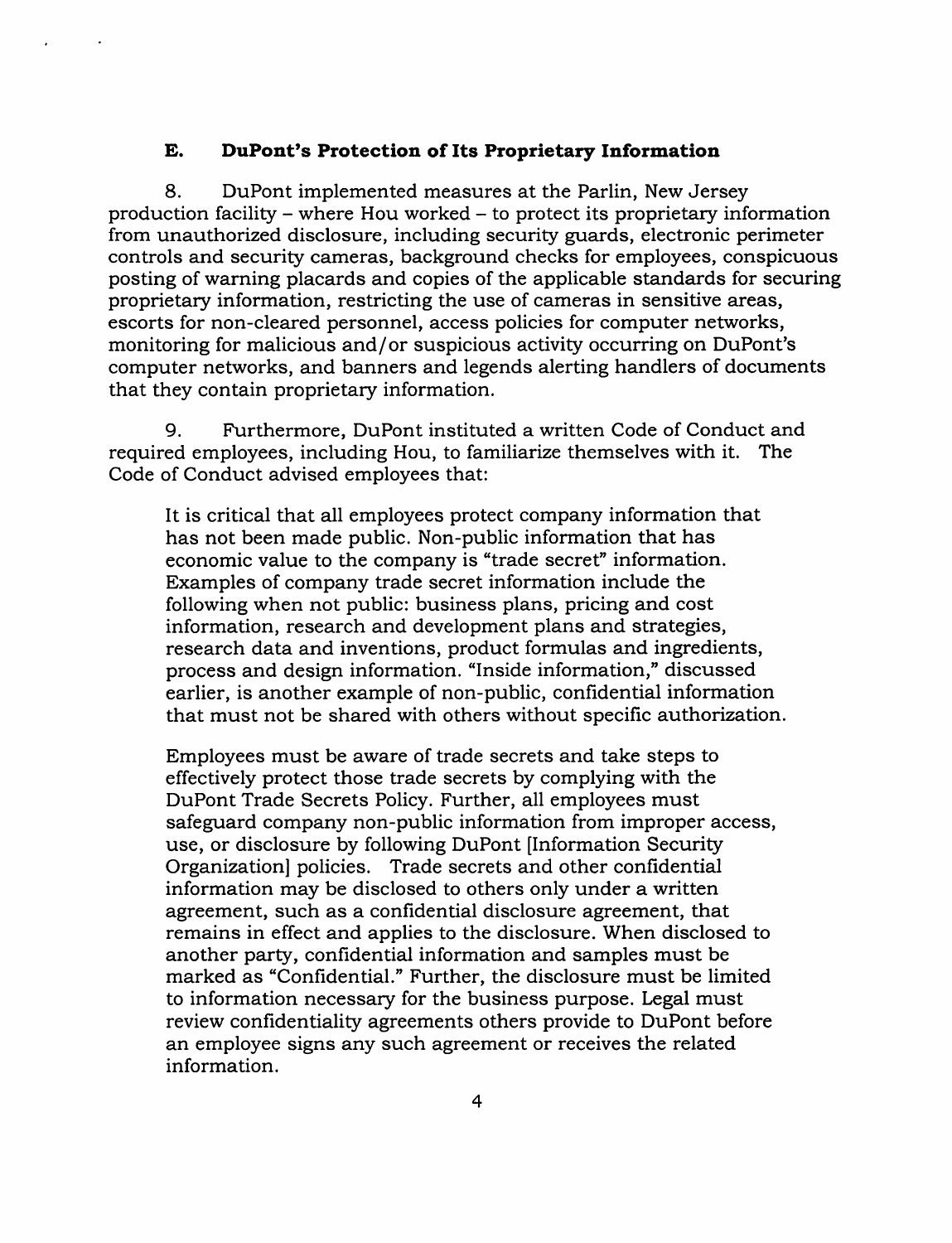10. As recently as October 14, 2016, Hou certified his compliance with the DuPont Code of Conduct.

11. In addition, DuPont provided Hou and other employees with periodic training and awareness materials concerning employees' obligations to secure DuPont's proprietary information from unauthorized disclosure. Specifically, on June 11, 2012, Hou completed a training program titled "Protecting DuPont Trade Secrets."

# **F. Hou Forms a Consulting Business Without DuPont's Knowledge**

12. At some point during 2016, Hou formed a consulting business called Gantac Associates ("Gantac"). Hou did not advise his supervisors at DuPont that he had formed this business.

13. A partnership agreement for Gantac identified Hou and one other individual ("Individual 1") as the sole partners in this business. The agreement provided that the partnership would be a "Consulting Service in Manufacturing Industry" and that Hou would contribute "scientific and engineering services" to the partnership while Individual 1 would contribute "scientific and legal services(.]" The principal office for Gantac was Hou's residence in East Brunswick, New Jersey. The agreement further stated that the partnership began on November 14, 2016.

# **G. DuPont Discovers Suspicious Activity by Hou**

14. On November 18, 2016, Hou informed DuPont he intended to retire by the end for the year.

15. On December 1, 2016, a DuPont employee at the Parlin facility observed Hou taking photographs on his personal phone of equipment related to Cyrel® printing plate technology. Hou's actions occurred in an area where unauthorized photography was prohibited due to the sensitive nature of the equipment and layouts. Hou was confronted about this behavior and refused to divulge the contents of his phone when asked to do so. Moments later he deleted them before providing his phone for inspection DuPont personnel.

16. After this event, DuPont security personnel conducted an analysis of DuPont's computer systems, which analysis revealed that Hou had, since at least July 2016, repeatedly downloaded DuPont documents related to Cyrel® flexographic printing plate technology onto removable USB computer storage devices.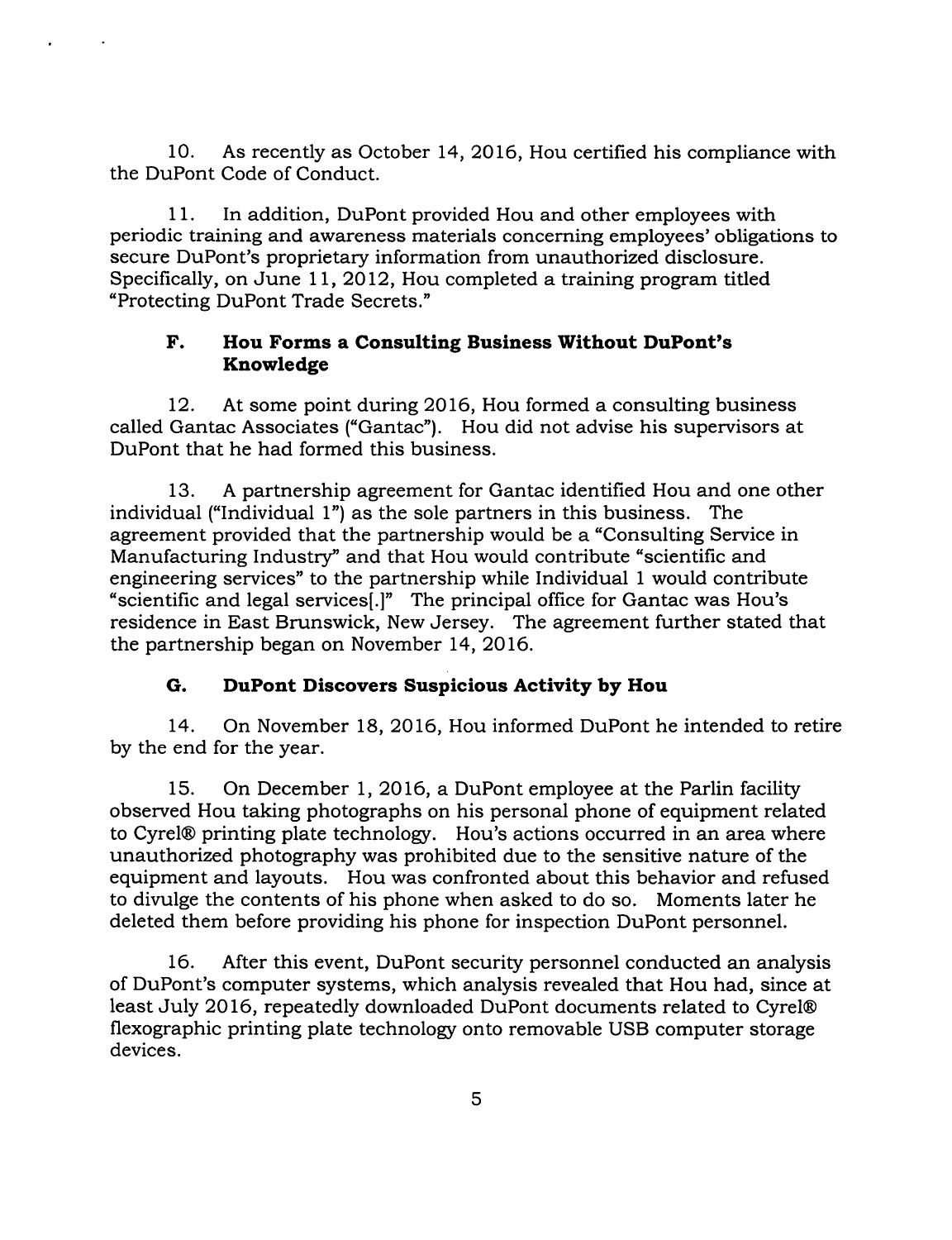### **H. Hou Admits Transferring DuPont Files to His Home Computer for Personal Gain**

17. On December 5, 2016, Hou was interviewed by security personnel at the Parlin facility. During the interview, Hou admitted he downloaded files from DuPont's computer network onto a removable USB computer storage device and then uploaded them to a personal computer at his home. Hou further stated that he took the documents in order to assist him with his consulting business. Hou agreed to allow DuPont personnel to accompany him to his home in order to retrieve his personal computer.

18. Hou further stated that any storage devices he used to extract and transport DuPont's files were at his home. Hou agreed to allow a DuPont security professional to accompany Hou to his home to retrieve the devices and Hou's personal computer. Before departing the Parlin facility, Hou was observed placing an item in his pocket near his work station, which item turned out to be a thumb drive. Hou provided this thumb drive to DuPont personnel.

19. Hou and the DuPont security professional went together to Hou's residence in East Brunswick, New Jersey. While in transit between the two locations, according to the DuPont security professional, Hou stated that he should not have taken the files and apologized for his actions. After arriving at the residence, Hou allowed the DuPont security professional into his home and led him to the second floor where Hou identified a "tower'' computer as the computer onto which Hou had transferred DuPont's files. Hou then allowed the DuPont security professional to remove the computer from the residence. Hou did not provide DuPont with any other devices. Later that day, Hou signed documentation attesting that he had returned to DuPont all files containing the company's proprietary information.

## I. **DuPont Discovers Thousands of Proprietary Files, Including Trade Secrets, on Hou's Personal Computer**

20. DuPont personnel conducted a forensic review of Hou's personal computer, which review revealed over 20,000 DuPont files related to Cyrel® flexographic printing plate technology. According to DuPont, these files include those containing information that DuPont considers to be trade secrets on the basis that the information: (i) is or has been used by DuPont in its business operations; (ii) is critical to the technical and economic aspects of DuPont's Cyrel® business; (iii) was established through DuPont's skill, judgment, and labor; and (iv) is available only to DuPont or those who are given the information under the protection of confidentiality agreements. Moreover,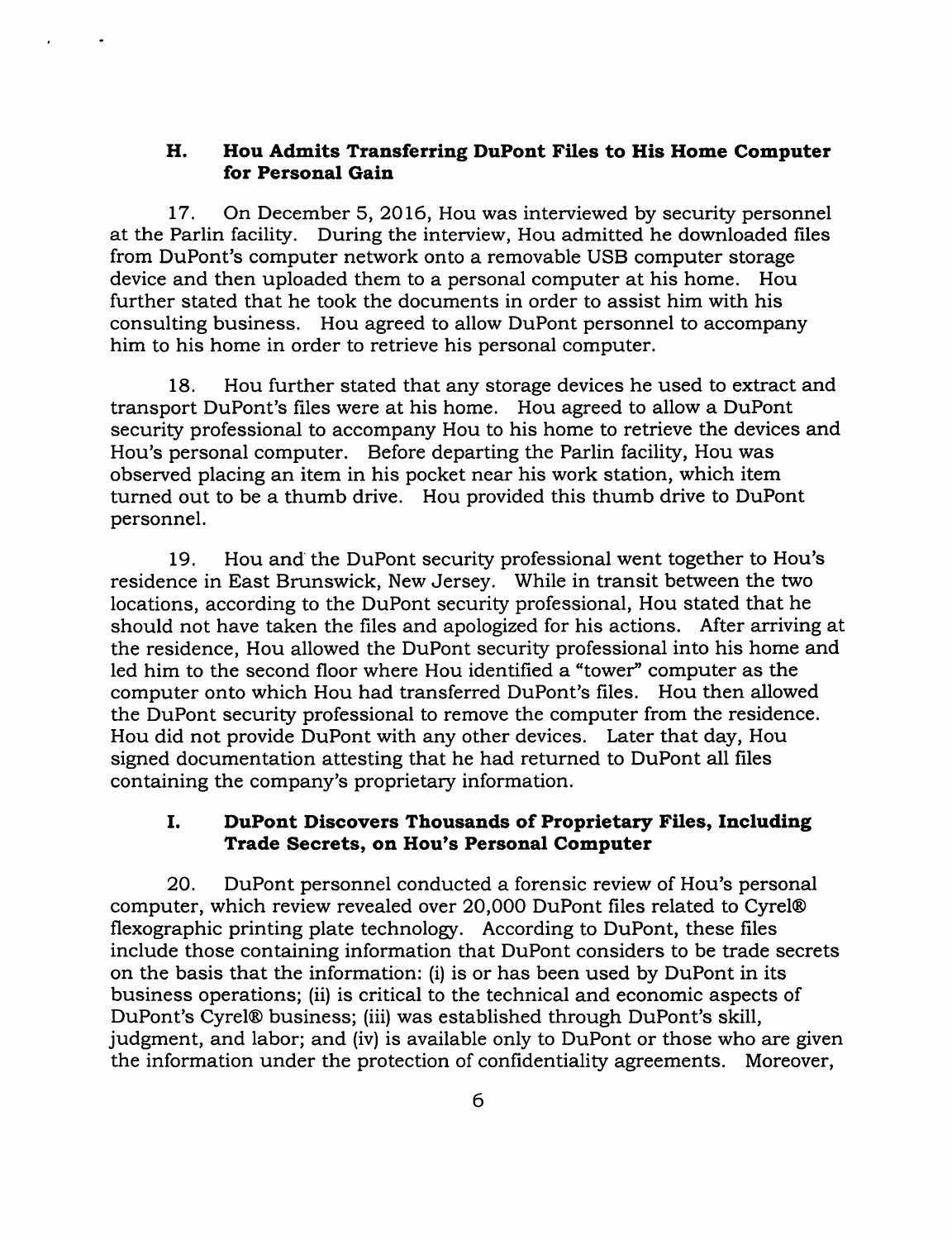the files detected on Hou's personal computer contain information that would provide DuPont's competitors with technical and economic advantages, including:

- The Cyrel® Manufacturing Technology Package, a lengthy document that outlines the entirety of the process used to manufacture Cyrel® printing plates, including highlights the drawings, calculations, and technical material used in the manufacture of Cyrel® printing plates;
- "Basic Data" documents that reveal confidential and proprietary information related to the equipment and processes used in the manufacturing of Cyrel® printing plates;
- "Standard Operating Condition" documents that reveal confidential and proprietary information related to the equipment and processes used in the manufacturing of Cyrel® printing plates;
- Specifications describing chemicals used by DuPont in the operation of DuPont's process for creating Cyrel® printing plates;
- Photographs of the equipment used in the Cyrel® printing plate manufacturing process, many of which reveal confidential and proprietary information related to the equipment and processes used in the manufacturing of Cyrel® printing plates;
- Formulations for the photo-polymeric printing plates used in the Cyrel® manufacturing process;
- Market and customer information related to the flexographic printing plate business, including extremely sensitive customer information on the most-recent Cyrel® products; and
- Process production documents, batch sheets, equipment designs and research documents related to the Cyrel® manufacturing process.

21. According to DuPont, several of the documents located on Hou's personal computer were apparently removed from an electronic repository of some of DuPont's most sensitive trade secret information, that the company refers to as its "secure vault."